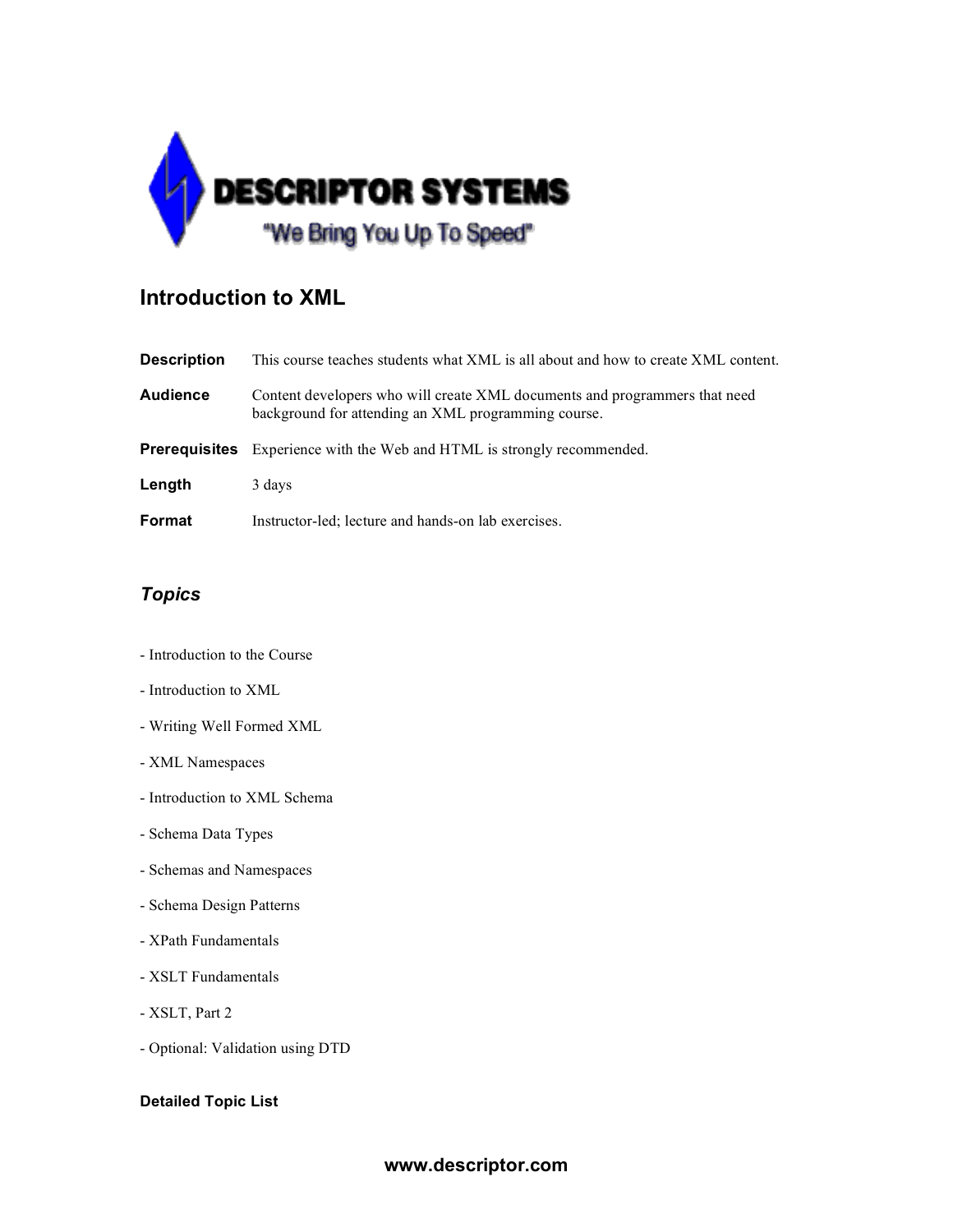- 1. Introduction to the Course
- Introduction to XML
- Legal Information
- Introduction to XML
- Introductions
- Course Description
- Course Objectives
- Sample Agenda
- Sample Agenda, cont'd
- Sample Agenda, cont'd
- Course Logistics

2. Introduction to XML

- Introduction to XML
- Adding Markup to Text
- History of Markup Languages
- What is XML?
- XML Version History
- XML Design Goals
- A Simple Example
- Definition of Terms
- Quiz
- Processing XML
- XML vs HTML
- Applications of XML
- XML For Publishing
- XML On The Web
- What is XHTML?
- XML For Web Services
- A Sample XML SOAP Document
- XML For Configuration Files
- XML As a Data File Format
- Related Specifications
- Chapter Summary
- 3. Writing Well Formed XML
- Writing Well Formed XML
- The XML Recommendation
- Well Formedness vs Validity
- Reading the Recommendation
- Simple Syntax Rules for Well Formedness
- Character Encoding
- What is Unicode?
- Unicode Encoding Schemes
- XML is Text
- The XML Declaration
- Is The XML Declaration Really Optional?
- One Root Element to Rule Them All
- Rules for Names
- All Tags Must Close
- Writing Empty Elements
- Thou Shall Nest Properly
- XML as a Tree Structure
- Quote Your Attributes
- Attributes vs Child Elements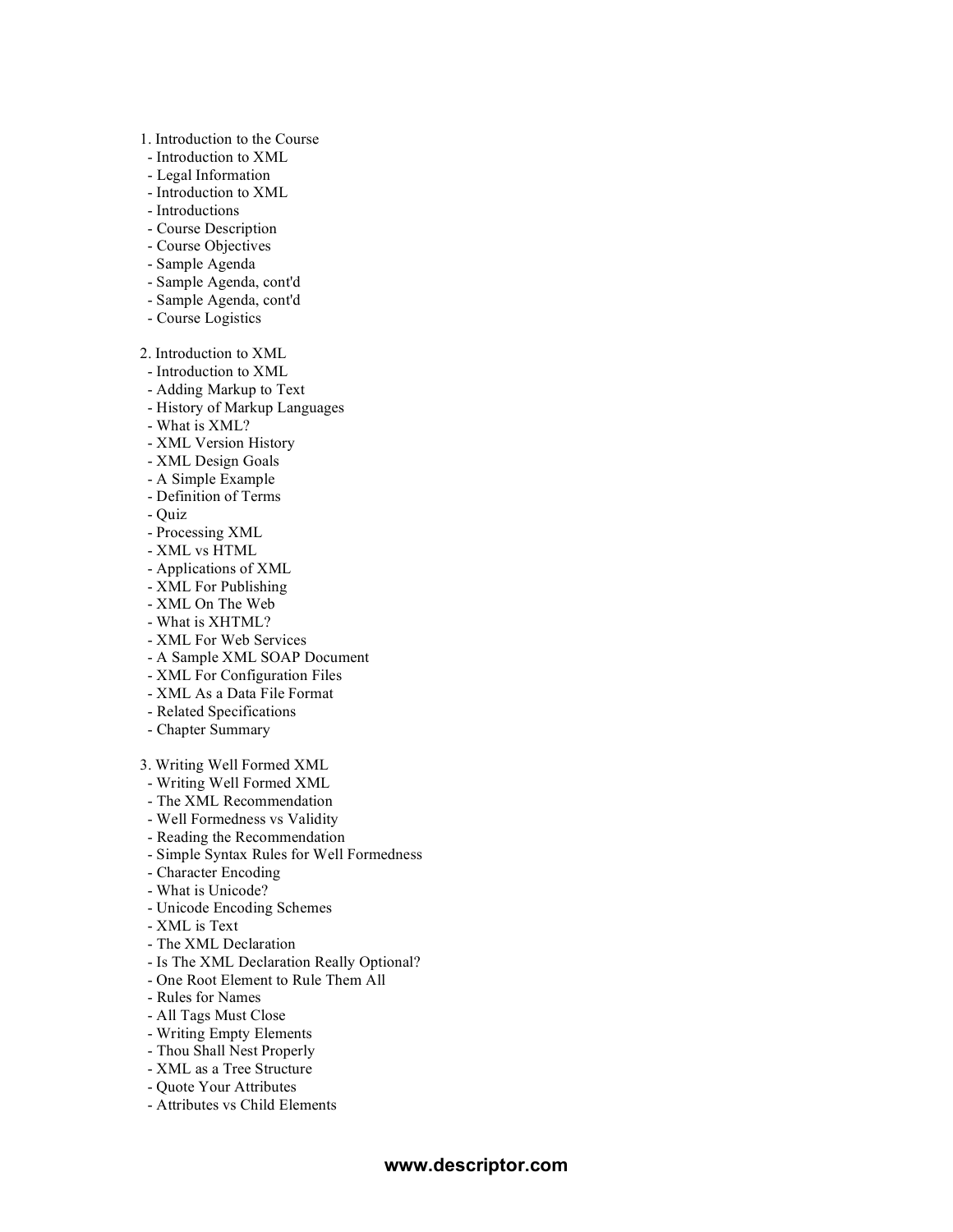- A Case For Sensitivity
- Well Formedness Quiz
- Try It Now!
- Parsed Character Data
- Mixed Content
- Special Characters
- The CDATA Section
- XML Comments
- Processing Instructions
- Try It Now!
- Chapter Summary

4. XML Namespaces

- XML Namespaces
- Name Ambiguity
- One Solution
- Introduction to XML Namespaces
- Namespace Syntax
- The Namespace Myth
- Using Multiple Namespaces
- Using a Default Namespace
- Elements With No Namespace
- Namespaces and Attributes
- Try It Now!
- Namespaces and Parsers
- Issues With Namespaces
- Namespace Quiz
- Chapter Summary
- 5. Introduction to XML Schema
- Introduction to XML Schema
- Validating XML
- Introducing XML Schema
- A Simple Schema
- Referencing a Schema
- Global vs Local Scope
- Simple Types vs Complex Types
- Predefined Simple Types
- Defining Complex Types
- Reusing Global Complex Types
- Compositors
- Defining Elements
- Referencing Elements
- Element Occurrence Constraints
- Defining Empty Elements
- Defining Mixed Content Elements
- Schema Quiz #1
- Defining Attributes
- Attribute Occurrence Constraints
- Reusing Attribute Definitions
- Schema Quiz #2
- Chapter Summary
- 6. Schema Simple Data Types
- Schema Simple Data Types
- Schema Data Types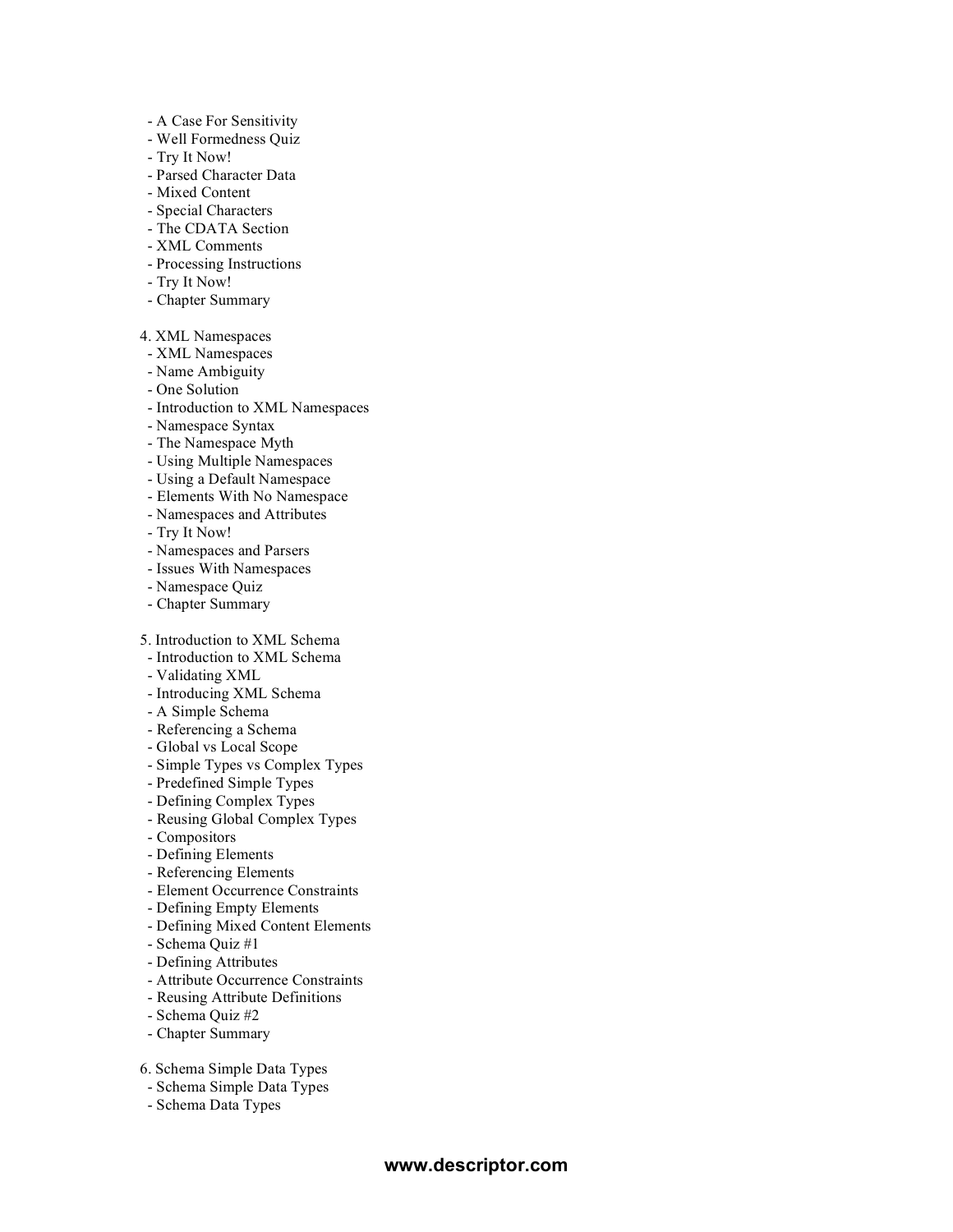- Data Type Terminology

- Predefined Simple Data Types

- String Primitive Types

- String Primitive Types Examples

- Encoded Binary Primitive Types

- Encoded Binary Primitive Types Examples

- Numeric Primitive Data Types

- Numeric Primitive Data Types Examples

- Date/Time Primitive Data Types

- Date/Time Primitive Data Types Examples

- Date/Time Examples cont'd

- String Derived Types

- String Derived Types, Examples

- String Derived Types, Examples, cont'd

- String Derived Types, Examples, cont'd

- String Derived Types, Examples, cont'd

- Decimal Derived Types

- Data Types Quiz #1

- Deriving New Simple Data Types

- What Are Facets?

- The Fundamental Facets

- Constraining Facets

- Using the Length Facets

- Using the Length Facets, cont'd

- Using the Enumeration Facet

- Using the Min/Max Facets

- Using the Min/Max Facets, cont'd

- Introduction to Regular Expressions

- Basic Regex Concepts

- Matching Literal Characters

- Meta Characters

- Character Classes

- Single Character Wildcard

- Repetition: Matching Multiple Characters

- Anchors: Matching at Start or End

- Alternation

- Using the Pattern Facet

- Data Types Quiz #2

- Chapter Summary

7. Schemas and Namespaces

- Schemas and Namespaces

- Namespace Review

- Namespace Review, cont'd

- The Schema Namespaces

- Referencing Schemas from an Instance Document

- xsi:schemaLocation Syntax

- xsi:schemaLocation Example

- The targetNamespace Attribute

- Global and Local Elements in a Schema

- Global vs Local Definitions

- Namespace Example #1

- The form Attribute

- elementFormDefault and attributeFormDefault

- Namespace Example #2

- Chapter Summary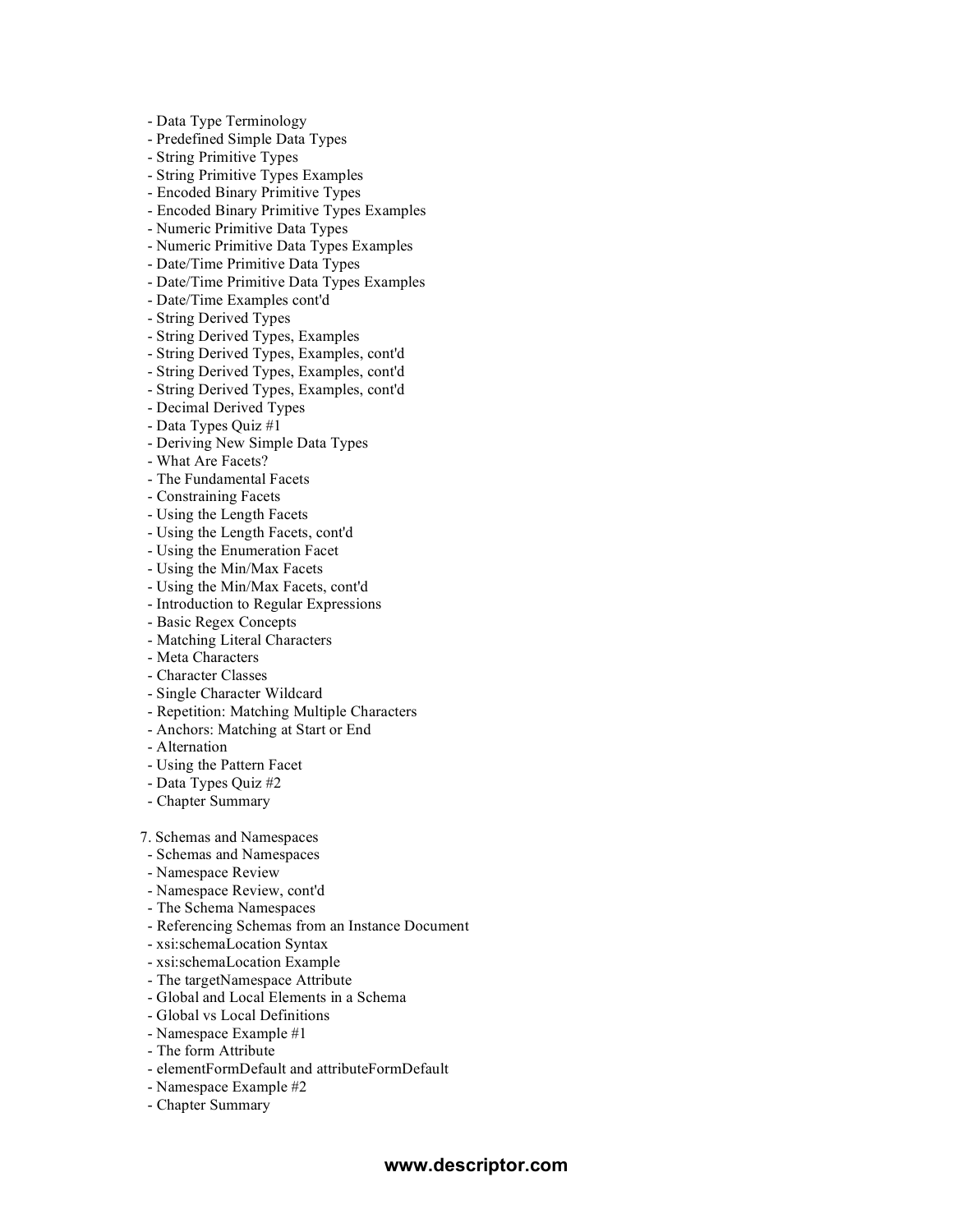- 8. Schema Design Patterns
- Schema Design Patterns
- Schema Design Patterns
- Russian Doll Design
- Russian Doll Design Example
- Russian Doll Tradeoffs
- Salami Slice Design
- Salami Slice Design Example
- Salami Slice Tradeoffs
- Venetian Blind Design
- Venetian Blind Design Example
- Venetian Blind Tradeoffs
- Chapter Summary

9. XPath Fundamentals

- XPath Fundamentals
- What is XPath?
- Why Learn XPath?
- XML as a Tree Structure
- Introduction to XPath Syntax
- Basic XPath Syntax
- Basic Syntax Example
- Quiz #1
- Node Tests
- The Context Node and Relative XPaths
- Relative XPaths Example
- Quiz #2
- XPath Axes
- Abbreviated Syntax
- Using Abbreviated Syntax
- Predicates
- Predicates That Evaluate to a Number
- XPath Node Functions
- The name() Function
- The text() Node Test
- XPath Positional Functions
- The position() Function
- The last() Function
- The count() Function
- XPath Numeric Functions
- The number() Function
- The sum() Function
- XPath String Functions
- The string-length() Function
- The contains() Function
- The substring() Function
- The translate() Function
- XPath 2.0 Overview
- Chapter Summary

10. Introduction to XSLT

- Introduction to XSLT
- What is XSL?
- What is XSLT?
- What Can You Do with XSLT?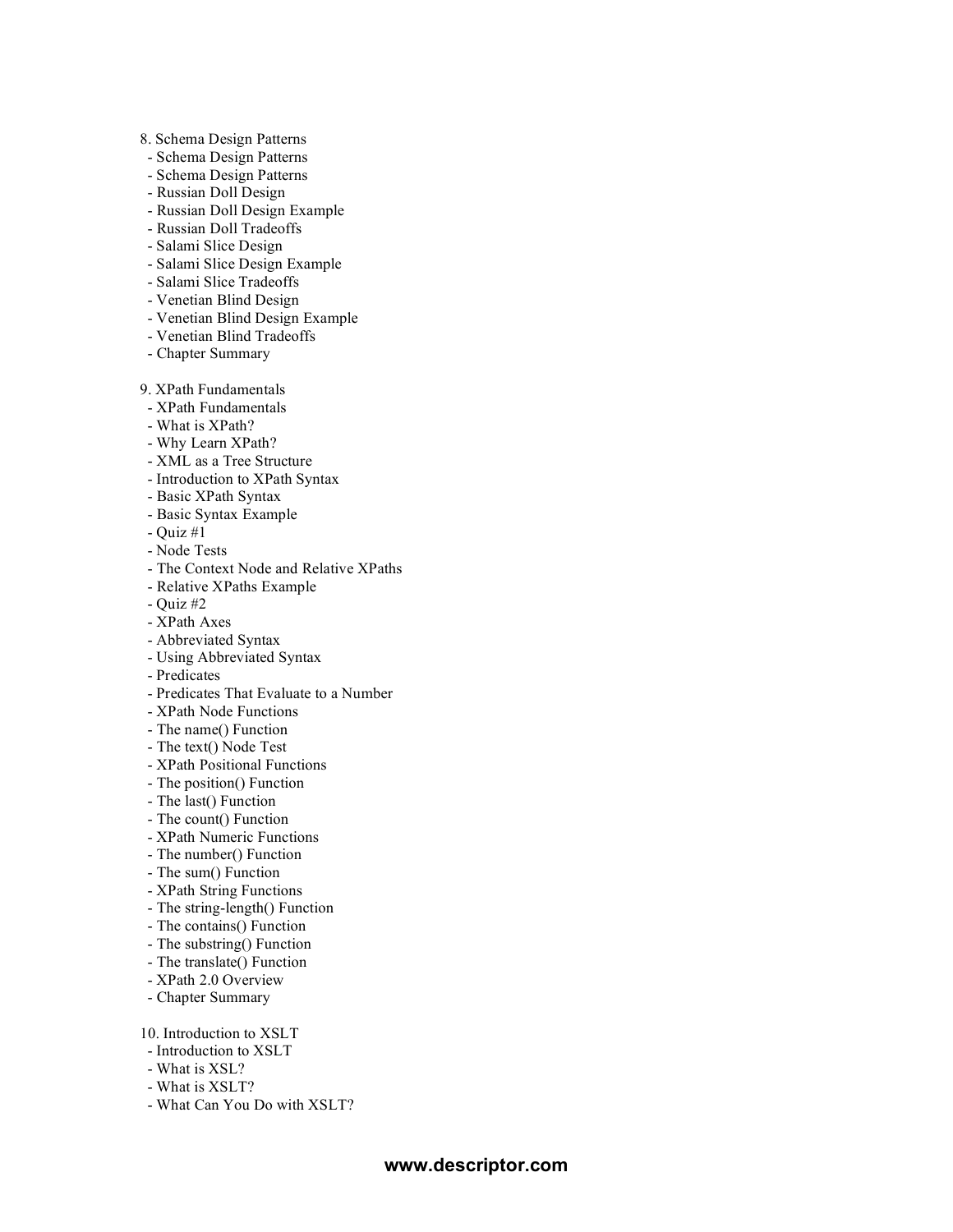- XSLT Processors
- XML As A Tree Structure
- XSLT Processing Model
- The Simplest XSLT Stylesheet
- Output of the Simplest Stylesheet
- Built-In Rules
- Overriding a Built-In Rule
- Output of Overriding a Built-In Rule
- apply-templates: Processing Child Nodes
- Output of Processing Child Nodes
- Selectively Processing Child Nodes
- Output of Selective Processing
- More on Selective Processing
- Output of More Selective Processing
- Emitting Source-Tree Text
- Output of Emitting Source-Tree Text
- Using XSLT in Web Applications
- Transforming XML On the Server
- Transforming XML on the Client
- Specifying a Stylesheet in XML
- Selectively Applying XSLT
- Chapter Summary
- 11. XSLT, Part 2
- XSLT, Part 2
- XSLT Programming Elements
- The xsl:if Element
- The xsl:choose Element
- The xsl:for-each Element
- XSLT Variables
- Variables Example
- Another Variables Example
- Named Templates
- Named Template Example
- Named Template Parameters
- Generating XML Output
- Elements That Explicitly Generate XML
- Translating XML to Another Vocabulary
- Translating XML, cont'd
- Translating XML, cont'd
- Attribute Value Templates
- Attribute Value Template Example
- Controlling Output Format
- HTML Output Example
- Whitespace Processing
- The xsl:text Element
- Whitespace Example
- The xsl:sort Element
- The xsl:number Element
- Chapter Summary
- 12. Validating XML With DTD
- Validating XML With DTD
- Well Formedness vs Validity
- DTD vs XML Schema
- XML Processing